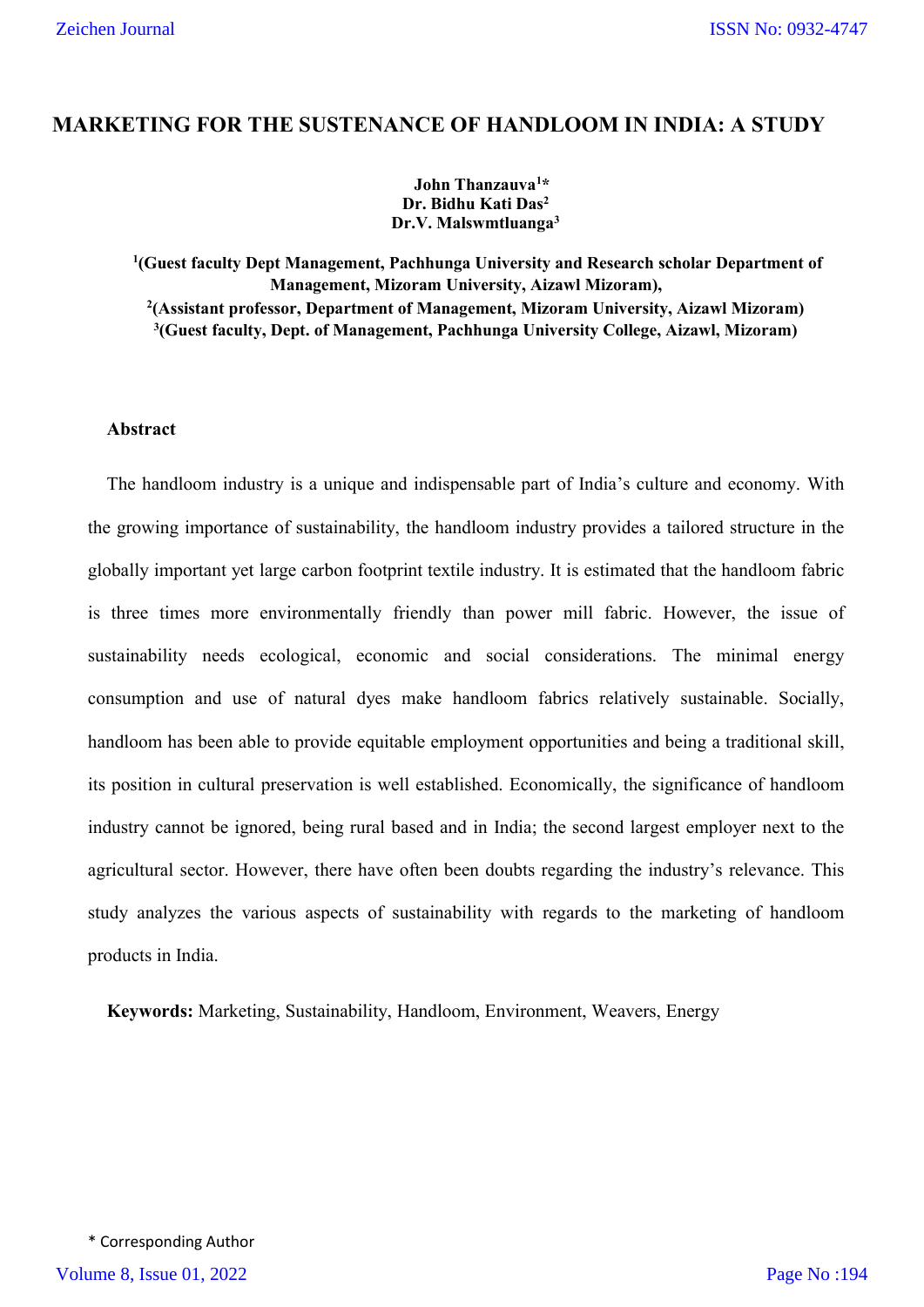### **Introduction**

The term sustainability was popularized by the *"Brundtland Commission",* conjoining it with the concept of development it defined sustainable development as "*development that meets the needs of the present without compromising the ability of future generations to meet their own needs"* (UNESCO, 2021)*.* The UN commission further established three pillars of sustainability – environmentally sustainability, economic sustainability, and social sustainability. Further, dwelling on the three pillars, with regards to environmentally sustainability, according to Morelli (2011), it is a condition of balance, resilience, and interconnectedness that allows human society to satisfy its needs while neither exceeding the capacity of its supporting ecosystems to continue to regenerate the services necessary to meet those needs nor by our actions diminishing biological diversity. In economic terms according to Stavins, et al (2002) "sustainability is *not only* about intergenerational equity; rather, widely-held views of sustainability encompass elements of both efficiency and distributional equity " Stavins, argues that there are two important components of sustainability concept – firstly dynamic efficiency and integrational equity which needs to be integrated to achieve sustainability. According to UN globalcompact (nd) Social sustainability refers to managing and controlling positive as well as negative impacts business have on people.

## **Objective:**

The objective of this paper is to study the various aspects of sustainability of the handloom industry as a whole through existing literature. The study confined to ecological, social and economic perspectives of sustainability. This is an attempt to highlight the issue and challenge within the handloom industry with emphasis on the marketing system, practices and opportunities of the handloom industry.

#### **Methodology:**

This article is a review study based on previous literatures. The study is drawn from previous article and studies ranging from the concept of sustainability, environmental impact of textile, issues and challenge of handloom industry and the current marketing practices of handloom industry. Analysis and findings were drawn from the existing literature only.

## **Environmental impact of textile**

The world textiles and apparel exports value is estimated to be \$305bn and \$492bn in 2019 with an industry projected CAGR of 4.3% from 2020 to 2027 (Lu, 2020), the textile industry is an important global economic driver. In 2008, annual global textile production was estimated at 60 billion kg of fabric, estimated energy and water needed to produce such quantity of fabric is considered to be 1,074 billion kWh of electricity or 132 Mt of coal and about 6-9 tonne litres of water. Also, it is estimated that the thermal energy required for producing per metre of cloth is 4,500-5,500 Kcal and the electrical energy required per meter of cloth is 0.45-0.55 kwh (Ashok, Athalye, 2012). Also, nearly 70 million barrels of oil are used each year to make the world's polyester fibre, which is now the most used fibre in our clothing, but polyester takes more than 200 years to decompose. Cheap synthetic fibres also emit gasses like N<sub>2</sub>O, which is 300 times more damaging than  $CO<sub>2</sub>$ , over 70 million trees are logged every year and turned into fabrics like rayon, viscose, modal and lyocell (Conca, 2015). The  $CO<sub>2</sub>$  emission from textiles is calculated based on:

1) Primary footprint: CO2 emission directly through energy consumption of burning fossil fuels for electricity, heating and transportation, etc.

2) Secondary footprint: indirect  $CO<sub>2</sub>$  emissions (lifecycle of products and sustainability).

According to Kirchain, Randolph et al (2015) the textile industry is also considered as one of the largest polluting and energy intensive industries in the world consuming nearly 1 billion kWh of electricity or 132 Mt Coal to produce 60 billion Kg of fabric. To understand the environmental impact, Kirchain, Olivetti, Miller, & Greene, (2015) estimated that the GWP (global warming potential) of one kilogram of manufactured dyed knit or woven cotton fabric to be 10.8 kg  $CO<sub>2</sub>$ -eq, which is 2.1kg  $CO<sub>2</sub>$ -eq per t-shirt. Studies by Payet (2021) highlights that, using LCA, that a person in France consumes textile equitable to 442 kg of CO2eq/year which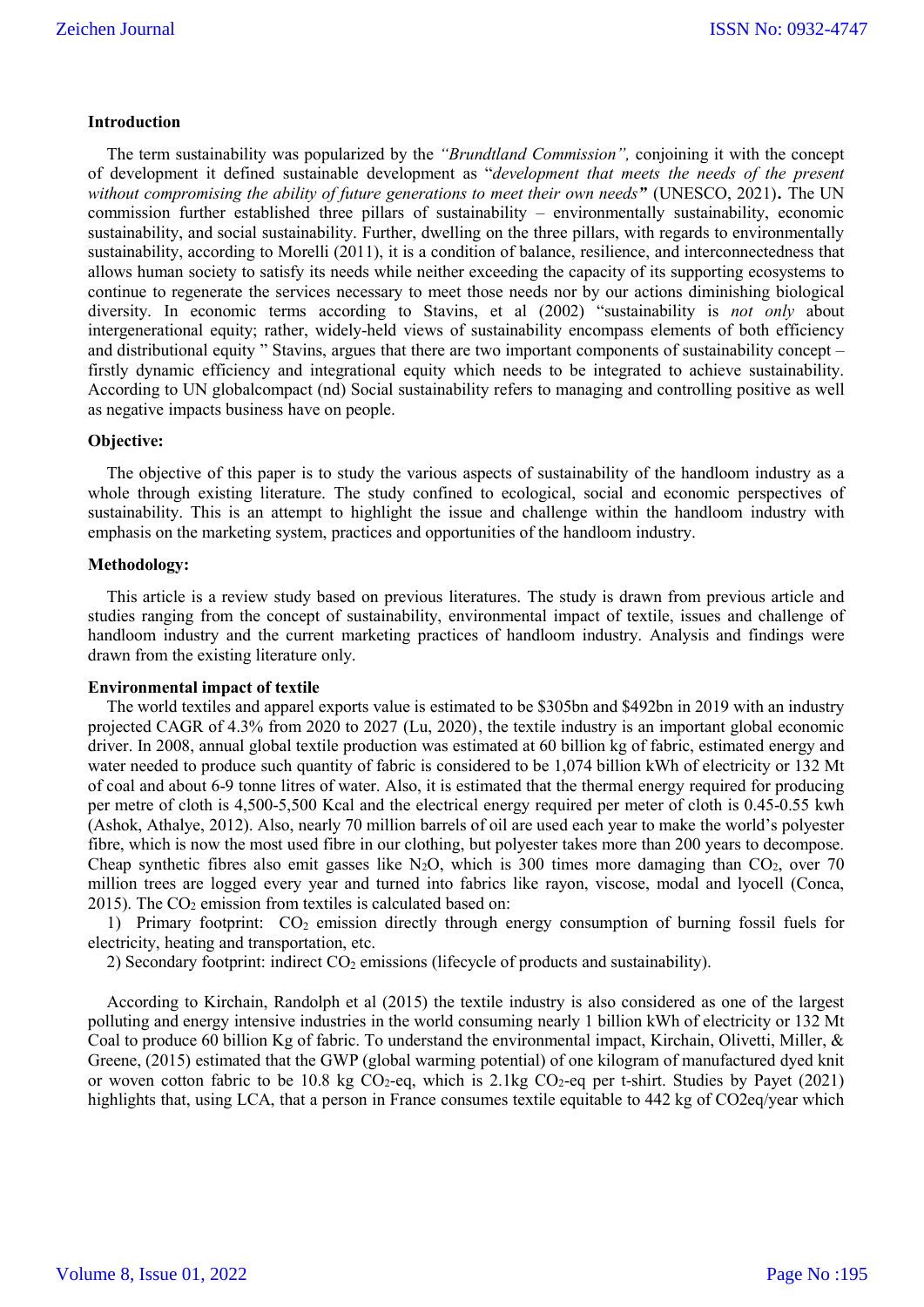needs to be reduce to 74 kg of CO2eq/person/year. In 2013, 25 billion kilograms of cotton was produced worldwide. Approximately 40% of that, or about 10 billion kilograms, was used in making apparel. At such a scale, the estimated cradle-to-gate impact of cotton used within the global apparel industry is 107.5 million tonnes of CO2-eq furthermore, polyester textile is estimated to produce emission of 880 billion kg CO<sub>2</sub>eq today and further projected to emit 1.5 trillion kg CO2eq by 2030 (Kirchain, Olivetti, Miller, & Greene, 2015).

Electrical energy is one of the primary energy sources consumed in cotton textile processing and the current energy cost rate is reported about 8 to 10 percent in the total production cost of an ordinary textile product manufactured (Ganesha, 2015) . However, textile industry as individual units are not considered to be an energy-intensive industry, but because the textile industry comprises of a large number of plants which collectively consume a significant amount of energy it is so labelled.

Since 1992 the textile energy consumption has been increasing rapidly from 47PJ (petajoule, one  $PJ=10^5$ ) Joules) to 292 PJ in terms of disaggregated energy consumption in 2002, sharing 13% of the total manufacturing industry consumption. In terms of energy intensity, for the period 1992 to 2002 the textile sector energy intensity has grown by 12.1% per annum (from 350 to 1901 TJ) where all other sectors are in negative and in terms of  $CO<sub>2</sub>$  emission the textile industry emissions grew exponentially in 1992 to 2002 from 7.91 million tonnes to 54.81 million tonnes (Ray & Reddy, 2007) . According to the India energy outlook (2017) in 2013 the total industrial sector consumed 217 Mote(Million tonnes of oil equivalent; 1Mtoe= 11630000000 kWh) of energy of which textile industry consumed 4.34 Mote of energy which is roughly 181.707 PJ which translates to  $5.05x10^{10}$  kWh, assuming the process is electricity based, to give us a rough idea, 46 million tonnes of CO<sub>2</sub> eq was the emission exclusively from energy consumption (conversion based on Shaki Sustainable Energy Foundation and Confederation of Indian Industries, August 2013, pg 85)*.* Further, Parikh et al (2009), for the period 2003-2004, calculated the textile  $CO<sub>2</sub>$  emission to be 55.6 MT which is roughly 4.9 percent of total industrial sectors in India*.* It can be clearly said that the textile industry involves multiple process that collectively consumes large amount of energy which in turn result in CO<sub>2</sub> emissions.

#### **Sustainability of handloom**

In terms of energy efficiency, from one kilo of cotton assuming 10% wastage, one hank of yarn can be produced in roughly 50 minutes on ambar charkha with two spindles using human energy. To produce one meter of handloom fabric, 6 to 7 hanks are required taking 1.33 human hours to weave one meter of fabric. In all, it takes 2.25 human hours to produce one meter of fabric. Sudarshan and Shukla (2015) suggested that Khadi/ handloom fabric is roughly 3.24 times energy efficient than modern power mill cloth. India's population was 1.21 billion in 2011. Assuming average consumption of 8 meters of cloth, India requires 9.68 billion meters of cloth production. If the average requirement of 8 meters of cloth is produced in handloom in the country, 1.36 kWh power of renewable energy would be spent in a year. The Mill is today producing 39 square meters using 17.55 kWh. India can save at least 16.19 KWh person. In all, it can end up saving 19.6 billion kWh of energy which is approximately  $2.07x10^7$  Mt CO<sup>2</sup>/ Mtoe

Balaji & Mani (2014), dwelling on the three spheres of sustainability – social, environment and economy point out that the traditional handlooms contribute positively, addressing the three spheres. Socially traditional handloom has been able to integrate gender and social equity, furthermore the utilization of nature dyes and comparatively reduced wastegate form tradition handloom industry, its inherent nature to create sources livelihood and existence of market potential make handloom a potentially sustainable industry.

Mamidipudi & Bijker (2012) highlights that handloom has been considered unsustainable largely due to the comparatively low production as compared to the power mill leading to a conclusion that it is not competitive. They argue that it is important to remove the assumption of handloom being unproductive technology but consider it as a socially and culturally unique technology which is an elastic and resilient sustainable system that has the ability to absorb new knowledge, market changes, create equitable employment and welfare for the people. They argue that what is needed is the addressing of the vulnerabilities of industry.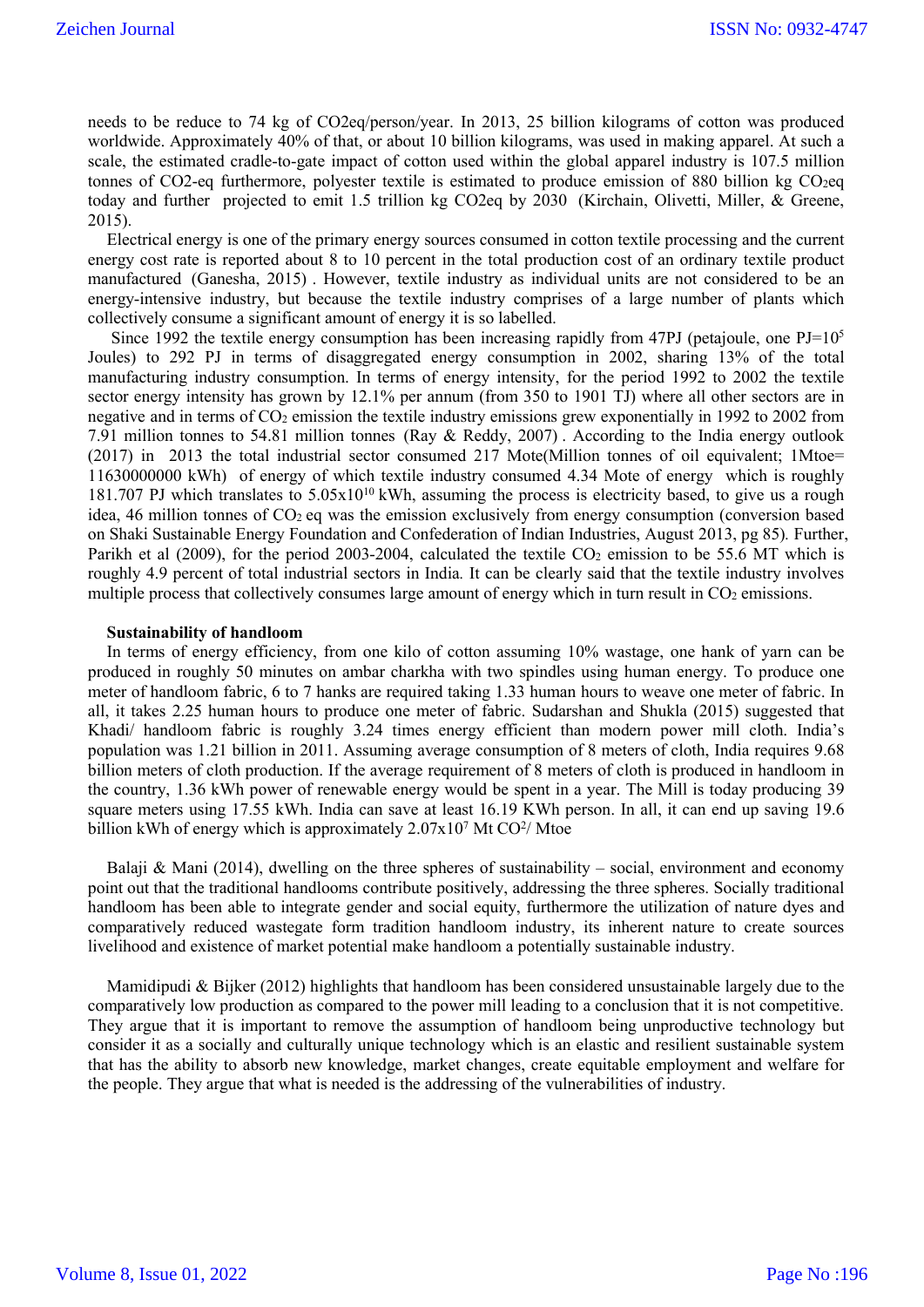Shrivastava (2020) iterates the importance and artistic uniqueness of handloom to the Indian culture and economy. His study mentions that unlike power loom the handloom industry's use of plant based natural dyes eliminating health hazards for the weavers and other craftsmen. Moreover, the nature-based dyes and treatments infuse antibacterial and UV retardation properties to the woven fabrics. exemplifying the handloom of Kutch, Shrivastava, advocates that sustainability has been a staple of handloom. Beside the production process of handloom seems to promote equitable employment with men and women having roles in the weaving process.

Reddy (2019) stressing the importance of handloom sector in India, highlights the low electrical energy consumption of handloom sector results in negligible energy consumption, furthermore, he highlights that the dependence on natural dyes and its focus on local markets result in low carbon footprint. From the economic perspective, Reddy mentions that the handloom sector account to 13-15 percent of the total India textile market generating employment for rural and urban populations and furthermore the handloom sectors supplements and supports the agriculture-based profession.

Gopal (2020) highlighting the work of Birla Cellulose in the handloom sector, states that handloom, besides being environmentally friendly, supports the Indian economy and contributes to the welfare and employment of the rural population

Vijayan, & Anandavalli (2018) highlight the importance of handloom sector, among other small-scale industry, for the sustainability of the economy, with the sector being the second largest employer in India. According to their study there is awareness and acceptance of handloom product with strong potential customer base. They further point out that the handloom sector has the potential for employment generation, skill development for the rural areas and the potential to stabilize the economy.

#### **Issue and challenges of Handloom sustainability**

A detail study by Mishra & Mohapatra (2020) on the sustainability of handloom industry in India revealed a recurring theme of inadequate government support, lack of technology upgradation, improper management owing to lack of professionalism, need for skill up-gradation of weavers, a disconnect between market and products, health concerns of weavers, lack of quality control amongst others. The study concluded that the prospects of handloom in India are strongly tied with the culture. The concerns that need addressing for sustainability of handloom include logistical development, development of a regulated pricing mechanism, management training and bridging the skill gap amongst others.

Balaji & Mani (2014) highlighted that the strength of handloom lies in the industry's ability to quickly innovate designs and handloom fabrics have a high ecological value. They mention that issues such as: high prices of Yarn, limited designs, outdated process, inadequate skill upgradation, inadequate marketing, weak financial base and shifting of skilled weavers are constraints for the sustainability of the industry.

Goswami & Jain, (2014) in their study identified the issue and challenges faced by the handloom industry in Jaipur, Rajasthan. According to their studies, it was found that the major issues faced by officials and weavers in the handloom industry ranged from low sales at exhibition and showroom, lack of scientific market research, weak and unorganized promotional activities, lack of funds, inadequate functioning infrastructure, design disconnect with market trends, lack of innovative designs, usage of old looms, poor quality yarn.

Nadh & Vardhan (2013) found that the pressing issues of the handloom industry were a result of lack of marketing skills and disconnect of the weavers with information regarding market trends, taste and preferences. They also found that consumers seem to lack awareness of the benefits of handloom products ranging from friendliness of handloom fabrics to the versatility of handloom products. According to the study the handloom industry in general lacks quality standardization which can have a negative impact on the attractiveness of handloom products.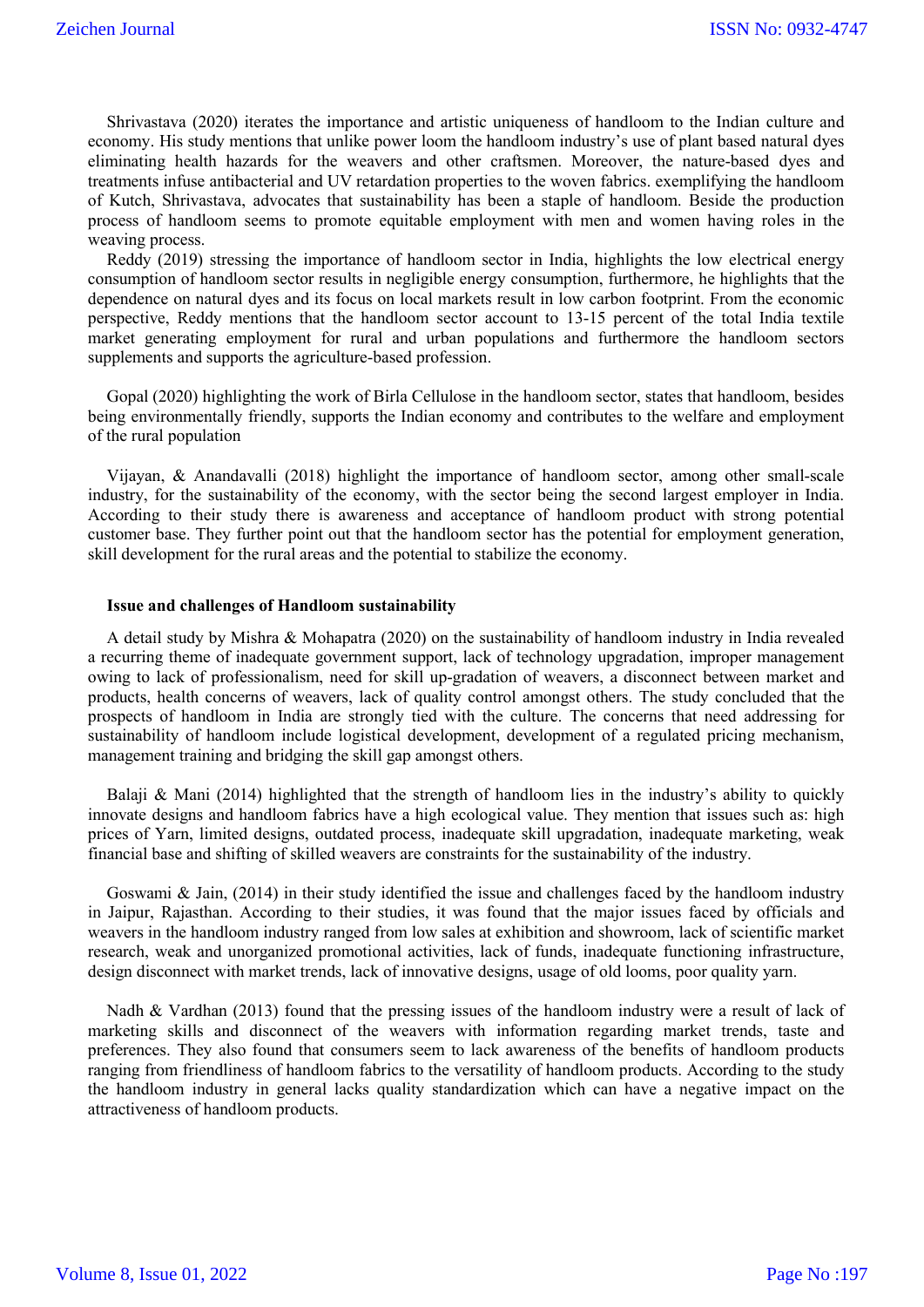Singha (1992), with regards to the handloom products, stressed the need for innovation in the industryblending new raw materials and establishing standards of quality. With relation to pricing of handloom, Singha underlines the need to develop a scientific pricing strategy which differentiate products, moving away from age old margin selling. On promotion of handloom, Singha believes that real promotion in the industry can happen with government reservations and that media advertising is merely to capture attention.

Kumar & Sulaiman, (2017) in studying the handloom Industry of Kerala and Tamil Nadu observed that the central problems and challenges faced by the sector in production arise due to the scarce raw material availability and price volatility, lack of ground-breaking models, presence of internal threats, improper selfcontained storage, stumpy congenital practice, and lack of sincere motivation factors. The marketing problems of the handloom industry are constituted by the outside intimidation in market, drifting demand and supply and inapt intervention by the government, lack of awareness among the stakeholders, poor domestic market performance, imbalanced output price and brand, and intervention by middlemen. Majority of the handloom units in both the states rely heavily on traditional technology in the area of production. No productive attempt has been made so far, to make use of the exclusive facilities of handlooms to create exclusive and value-added fabrics, which generally tend to have good demand in export market.

Varghese & Salim (2015) in their study highlight that the issues and challenges faced by weavers' stem mainly from the inconsistent and rising yarn price. This increase in yarn price do not pass on to the product which become unsustainable for the financially weak weavers. Moreover, governments policy has long spoon-fed the weavers which has developed a reliance on such schemes stemming the growth of the weavers. Other issues such has skill development, marketing channels and linkages need to be developed. The study also suggest that the handloom product lack consumer orientation. On the human side a majority of the weavers lack health care facilities and often weavers are plagued by irregular payment for their products which discourages them.

Sounderapandian (2002) in a detailed report identifies several issues of the handloom industry in India. Firstly, the years of government policies have created dependence rather than independent entrepreneurs, he also suggests that the designs and product lack modern touch due to lack of exposure of weaves. The report reveals that there is an inherent problem in the supply of raw material specially yarn

Goswami & Jain (2011) highlight the potential and scope of handloom industry; however, they have identified certain issues and challenges which disrupt the handloom industry at large. According their study there is a prevalent issue in the supply and procurement of yarn, be it quality or timely supply. In regards to the product the study also highlights that there is gap between market taste and product designs. In terms of the welfare of weavers the lack of bonus and incentives do not provide positive reinforcement or motivation.

Surayya, Bhaskar, & Devi (2015) In studying the socio- economic condition of handloom weavers in Andhra Pradesh observed that although form the sample a majority of 88% of the weavers owned their own looms, they are outdated and often do not have a Jacquard being a majorly operate on pit looms. Furthermore, it was observed that there was a high percentage of idle loom stemming primarily from the lack of improper remuneration and incentive structure. If was found that a majority of the loom owners had to pick up additional jobs to meet the expenses of weaving. They suggest that additional marketing campaigns and design refinement can help boost sales.

The above literatures have constantly identified the recurring issue in the handloom industry, which seems to inhibit progress in the handloom sector. Issues of timely procurement of quality yarns can hamper the production process and availability of products in the market. The lack of upgraded looms can greatly hamper speed of production, quality and increase cost of handloom production, other issues such as design and lack of marketing skills in the handloom industry can greatly impact the sustainability of the business as a whole.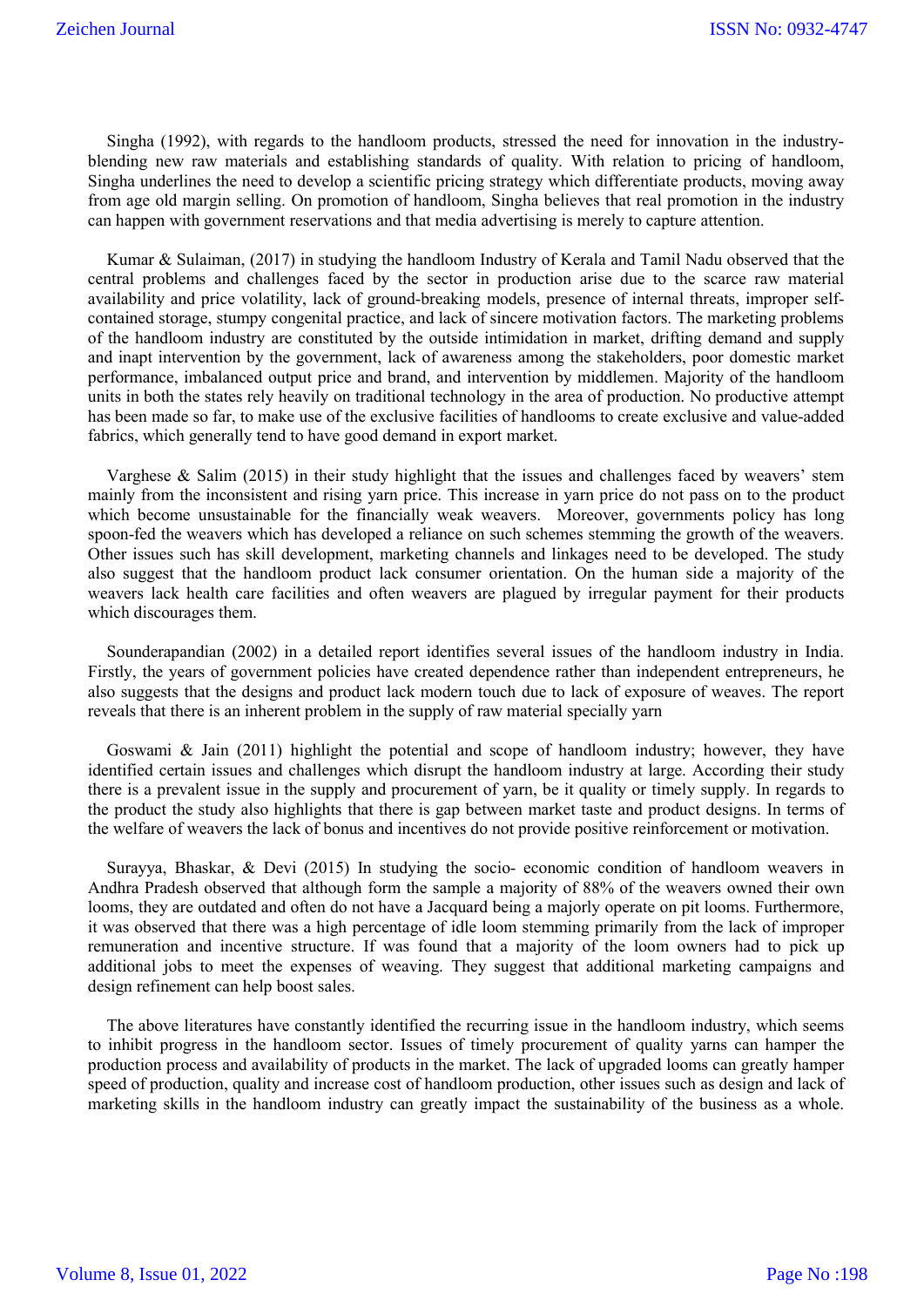Furthermore, the lack of improper remuneration and incentives for the weavers can financially have a negative impact increasing the number of idle looms.

## **Sustainable marketing**

In relation to marketing, Kemper & Ballantine (2019), in studying literature of 200 journals categorized three conceptualisations of sustainability marketing: Auxiliary/ supplementary Sustainability Marketing (ASM) – focus of which is ecological friendly product, Reformative/ Reformatory Sustainability Marketing (RSM) the focus of which is on promoting green products and sustainable lifestyle changes and thirdly Transformative Sustainability Marketing (TSM) – to challenge the institutional inhibitors to a sustainable society. According to them, the concept of sustainable marketing was put forth by Seth and Parvatiyar (1995) and were followed by many different definitions of sustainable marketing, ranging from environmental concepts to holistic concepts. Fuller (1999) suggested sustainable marketing as a process of planning, implementation and control, development, pricing, advertising and distribution of products in a manner that meets the following three criteria: (1) customer needs are met; (2) organizational goals are achieved; and (3) the whole process is compatible with ecosystems.

Form the various concepts, definitions put for and widely accepted it can be said that the concept of sustainability revolves around the themes of efficiency, positive environmental impact and progressive development.

## **Handloom marketing**

Dineshkumar (2018) reports that the handloom marketing system mainly operates using the following channels i) State Handloom Cooperative Societies ii). State Handloom Development Corporations iii). Private traders/ master weavers iv). Sales outlet of weavers' societies and v). Exhibitions/Mela, where individual weavers, societies and or groups exhibit and sell their products. From the establishment of cooperative model in handloom, the system was structured in a manner wherein the Primary Weavers Cooperative Societies (PWCS) would be the production units and the Apex level Cooperative societies (ACS) would play the role of consulting and support institution sourcing and provide raw materials, designs and marketing support. He further mentions that the cooperative handloom sector encompasses only 15 percent of the weavers and the apex ACS have not been able to effectively provide the required marketing support to the PWCS. Dinesh Kumar also mentions that different state governments also established State Handloom Development Corporations to provide marketing support to the individual weavers at the state levels. Besides these initiatives, it is estimated that 80 percent of the marketing support is provided by the private traders/ master weavers. Often resulting in exploitation of the weavers.

Hazarika and Goswami (2018) in their study amongst the tribal women of Assam, found that most of the women entered handloom weaving in order to supplement their family income. They found that it was more likely for the women to enter the handloom industry as an entrepreneur by association and in influence of the art. Education or exposure to government training had little no significant influence for the women in entering handloom weaving. With regards to marketing, they stated that *eri* products are exported to Nepal, China, Tibet, Mongolia and Bhutan.

Thanzauva and Das (2018) in studying the concept of product market fit of handloom in Aizawl found that local handloom products had a strong market base driven by the culture and tradition. The study also highlighted that handloom products although widely accepted were not identifiable based on brand nor were there a direct influence of promotional activities.

Crossley, (2018) reportes the entry of Raymond, a popular Indian fashion brand, in the marekting of handloom textile. According to her, raymonds will directly source handloom fabric from the KVICs for the prduction of their re-spun brand and integrate the products in their portfolio establishing sales points through the KVIC and Raymonds outlets accros the country.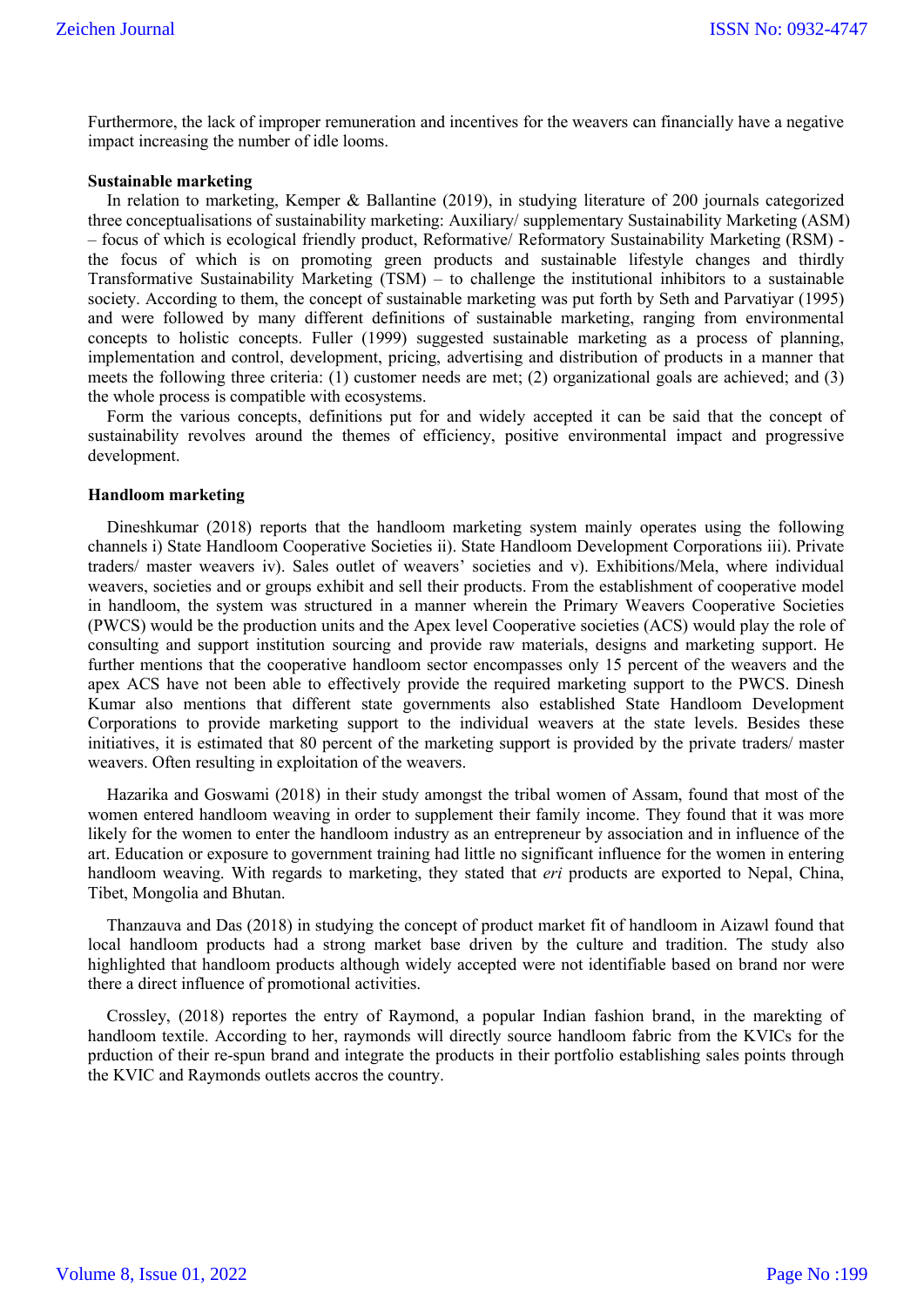Sundaram (2019) identifies lack of marketing facility as a major issue for handloom weavers. Hinting that the marketing system suffers from rebate system aimed at by co-operative societies and master weaver system. Sundaram is supportive of the S. Sudhakar Reddy Committee which suggest "streamlining of the production in the handloom sector and high productivity through latest technologies, ensuring availability of sufficient working capital, widening of the product range and strengthening of market links".

Ghosh and Ghosal (2019) attempted to find out the reason for the drop in sales of handloom saris and opportunities to revive them. The study found Marketing function, Channel of distribution, Price fixation, Sales promotion, Marketing research to be the persisting problems. it was identified that sales promotional and advertising were problems which stood out. The study found that a limiting factor of the weavers was the involvement of the Mahajan's whom the weavers tended to be indebted to.

Vaidehi & Das (2021) expresses that the problem with handloom industry is its inability to break out of the local market due to inability to adapt new marketing techniques. Although the government is making efforts to promote the e-commerce channel, the platforms either bombard consumer with an overly extensive product range or confine the markets to specific region.

The above literatures suggest that handloom products in India are well accepted and cherished with a reasonably good customer base. However, the deep involvement of middlemen without adequate knowledge or skill in the marketing process, the confinement of handloom product to specific region, amongst others, seem to limit the market growth of the industry. Although Governments, both at the national and state level have established a cooperative structure to address the issues, they seem to lack the enthusiasms and success of independent societies.

#### D**iscussion and Suggestion**

Handloom products are culturally and ecologically friendly and there is a huge urgency to integrate them to the modern fashion and in the textile industry. The energy and power consumption from the heavy industrialized synthetic textile industry have been seen to contribute a large amount of carbon and other caustic pollutants. This also comes along with urbanization and congestion in the urban population.

On the other hand, handloom production has been identified to provide rural livelihood whether it be part time or fulltime engagement, thus potentially supplementing the household income. Furthermore, being a skill and to some extent, a tradition passed down form generations, handloom weaving represents India's culture and thus an important component of cultural preservation. More efforts need to be given in the proper research and marketing of these handloom productivities. This study strongly suggests that enhanced marketing with proper research, analysis and implementation will prove sustainability of handloom.

The study also brings about the following as areas to be considered for the sustainability of handloom and handloom industry.

1. Market enhancement will help cultural sustenance as it will increase rural income enhancing livelihood, desire lesser urban migration and preserve the skill of weaving.

2. Logistical development in the backward and forward market of the handloom industry is vital for the ecology.

3. Channelized Government support and intervention in the marketing and advertising is essential for the growth and development of handloom.

4. Market exposure of the actual weavers to the trending market will be a motivational factor, which can sometimes be a Governmental initiative.

5. New trending market platform could evolve with technologizing the market links and internet platforms, this will shorten the distribution channel and profit maximization is inevitable.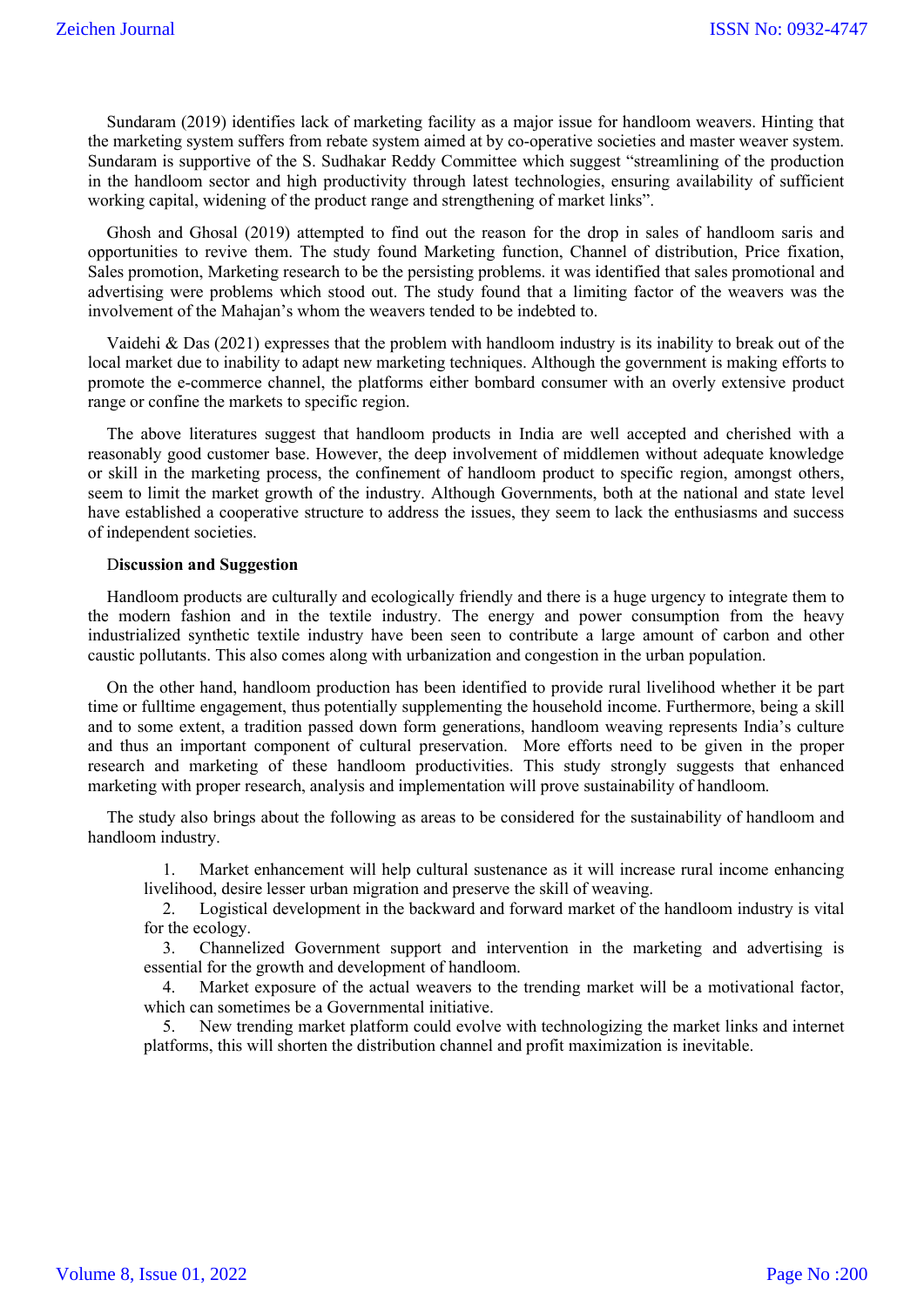Besides the above, the study strongly believes branding the handloom through aggressive marketing and advertising, which can be a collaborative effort of Government and players in the handloom industry is vital.

## **Conclusion:**

The social, cultural and economic importance of handloom industry in India cannot be ignored. The handloom textile is ecologically three times more environmentally friendly, the minimal use of energy and use of natural based dyes amongst others are a positives environmentally. Socially, handloom has integrated employment opportunities for both men and women. Also, handloom being a skill handed down from generation preserves the cultural heritage of India. Economically, handloom is predominantly rural based, as such it has provided employment opportunities for the rural society. Moreover, handloom has played an integral part in supplementing the income of rural farmers whom have used it during seasonal breaks. It can be said that handloom has a high sustainability potential. However, it is important to identify and recognize the main constraints of the development of the industry. According to the literature, issues such as the disconnect of handloom product from market trends, instability of yarn supply, quality of yarn and need for skill upgradation have been a recuring theme with regards to the product. Structurally, the predominance of middlemen and high dependency on subsidy/ rebates seem to disrupt the handloom industry.

For the handloom industry to move towards integrated sustainability, efforts are needed to improve the marketing aspects. These aspects include, but not limited to, development of a centralized marketing channel and distribution network that balances both ecommerce and physical market, promotion of handloom products developing a distinguishable brand identity, developing a pricing strategy that benefits the weavers and widening the handloom product utility.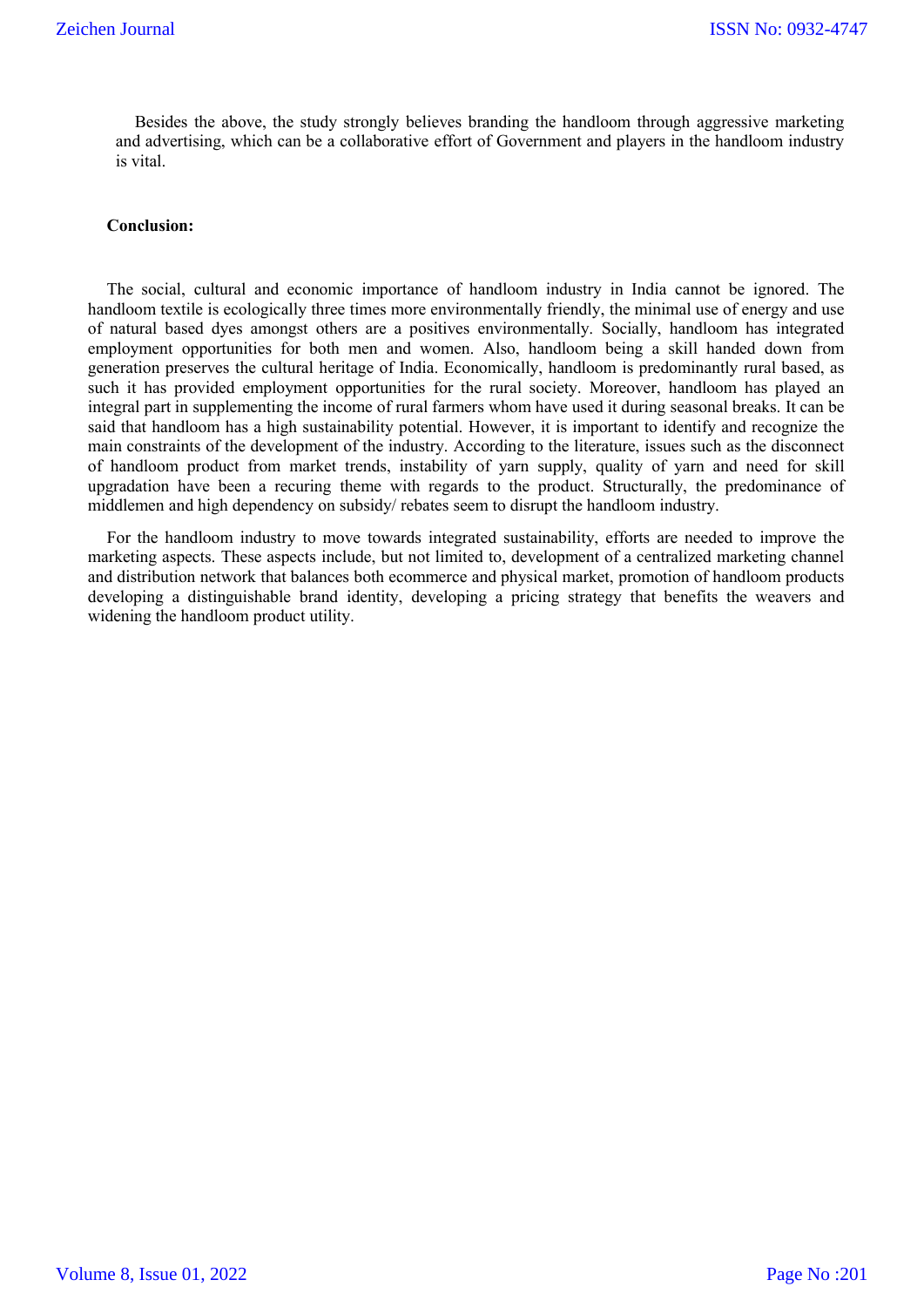## References

A, V., Vijayan, A., & Anandavalli, P. (2018). Development with Sustainability (A Study of Small Scale Sector with Special Reference to Handicrafts and Handlooms). *International Journal of Pure and Applied Mathematics, 119*(16), 1323-1335.

Balaji, N. C., & Mani, M. (2014). Sustainability in traditional handlooms. *Environmental Engineering and Management Journal, 13*(2), 323-331.

Crossley, I. (2018, 04). *in.fashionnetwork.com*. Retrieved from fashionnetwork: https://in.fashionnetwork.com/news/raymond-rolls-out-khadi-promotions-focuses-onsustainability,971007.html

Dineshkumar, M. (2018). A study on the problems and prospects of hanloom sector in generating emplyment at Aruppukottai. *Research Directions, 6*(5), 53- 57.

Fuller, D. A. (1999). *Sustainable Marketing.* New Delhi: Sage Publications.

Ganesha, P. (2015). Investigation Of Potential Reduction In Energy Consumption And Co2 Emission In Process Industries. Krishnankoil: Kalasalingam University.

Gopal, R. (2020, August). *textilevaluechain.in*. Retrieved from TEXTILE VALUE CHAIN: https://textilevaluechain.in/in-depth-analysis/articles/textile-articles/fostering-indias-handloomindustry/

Goswami, D. R., & Jain, D. R. (2014). Strategy for Sustainable Development of Handloom Industry. *Global Journal of Finance and Management, 6*(2), 93-98.

Iyengar Sudarshan, N. S. (2015). Khadi: Fabric for making Soft 'Handprint' on Mother Earth. *Kurukshetra-a journal of rural development, 63*.

Kirchain, R., Olivetti, E., Miller, T. R., & Greene, S. (2015, october 7). Sustainable Apparel Materials. Cambrige: Materials Systems Laboratory Massachusetts Institute of Technology.

Lu, S. (2020, August 3). *FASH455 Global Apparel & Textile Trade and Sourcing*. Retrieved from https://shenglufashion.com/: https://shenglufashion.com/2020/08/03/wto-reports-world-textilesand-apparel-trade-in-2019/

Mamidipudi, A., B, S., & Bijker, W. (2012, June 23). Mobilising Discourses: Handloom as Sustainable Socio-Technology. *Economica nad political weekly*, pp. 41-51.

Mishra, S. S., & Mohapatra, A. D. (2020). SUSTAINABILITY OF HANDLOOM: A REVIEW. *Ilkogretim Online - Elementary Education Online, 19*(3), 1923-1940.

Morelli, J. (2011). Environmental Sustainability: A Definition for Environmental Profession. *Journal of Environmental Sustainability, 1*(1).